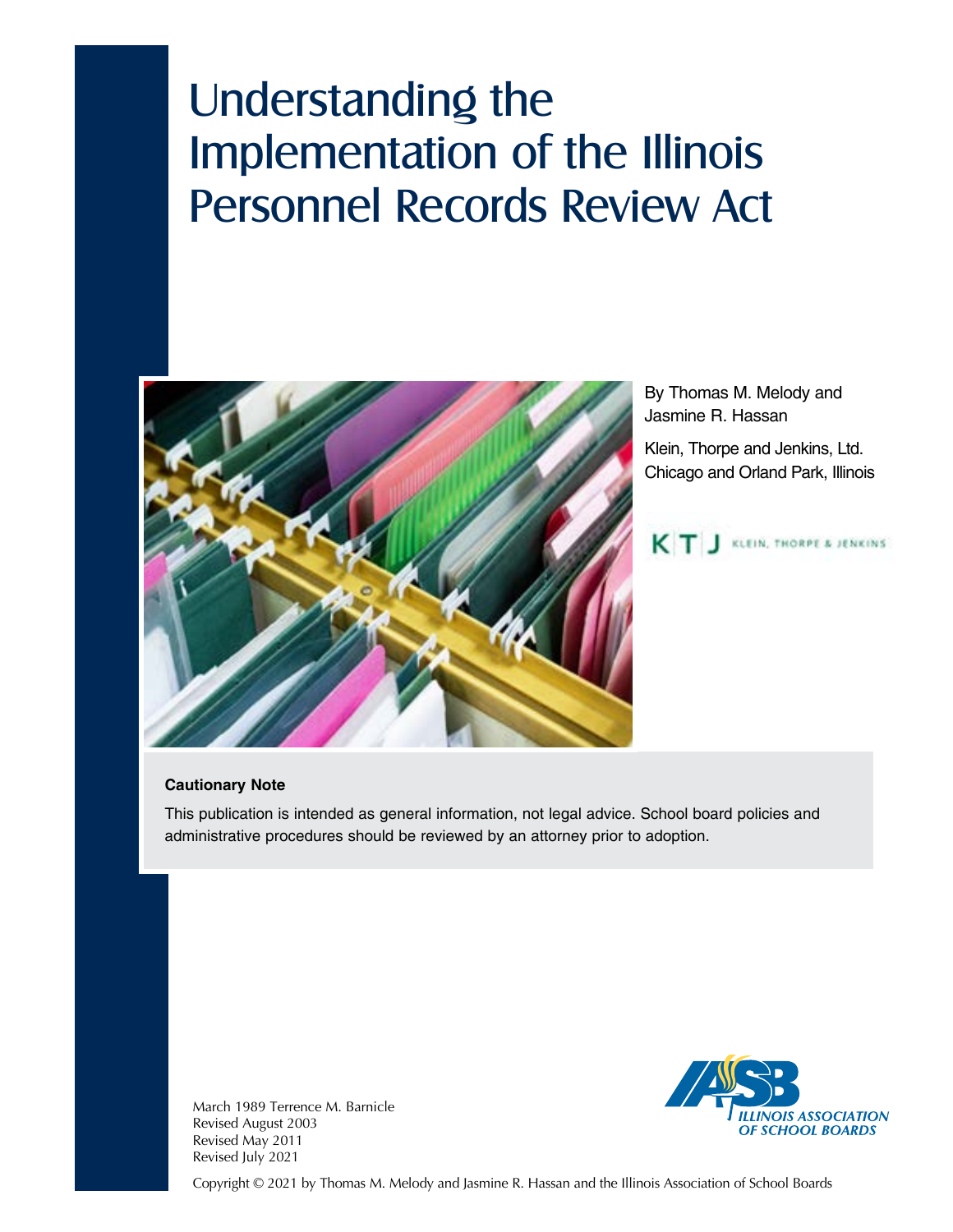# **PREFACE**

School board policies and administrative procedures governing employee records are subject to certain requirements under the Personnel Records Review Act<sup>1</sup> ("PRRA") as amended. An understanding of the fundamental requirements of the PRRA, and related legislation affecting personnel records, such as the Illinois Freedom of Information Act ("FOIA"), will allow school districts to act consistently with Illinois law in this area.

Prior to the original enactment of the PRRA and the FOIA in 1984, there were few, if any, statutory restrictions or directions on what was to be filed in the employee's records or who was or was not given access to those records. Hence, employee access to records was largely a matter of employer discretion, or became an issue at the bargaining table. Decisions as to what to file in the personnel record and what to divulge to third parties were governed by common sense and/or the fear of being sued for libel or invasion of privacy. Some of these matters are now addressed in more specific fashion by the PRRA and FOIA, and limited protections do exist regarding the release of information from one employer to another.

Personnel records are generally subject to public review in Illinois. Under the FOIA, there is a statutory presumption that all records in the custody or possession of any public body are to be open to public inspection and copying.<sup>2</sup> A public body is required by law to bear the burden of proving that any public record is exempt from disclosure.<sup>3</sup> Therefore, the Freedom of Information Act requires disclosure, upon request, of the personnel record information of a public employee, with exceptions for private information (as defined in the Act) and evaluation information. FOIA also specifies that the mandate to disclose public records is subject to the protections or exemptions under other Illinois statutes. FOIA provides that there is an exemption from inspection and copying for "information prohibited from being disclosed by the Personnel Records Review Act."4

The PRRA creates certain notice requirements on employers prior to the release of certain personnel records, but places only modest restrictions on the information that may be released to third parties (see page 7). Moreover, the PRRA presents some constitutional uncertainty. The Act was amended in 1988 to correct constitutional deficiencies identified by the Illinois Supreme Court.5

Previously, the Supreme Court ruled that one section of the PRRA was unconstitutionally vague; however, it was revised as constitutional. We review herein the provisions of the Personnel Records Review Act.6

<sup>&</sup>lt;sup>1</sup> 820 ILCS 40/0.01 et seq.

<sup>2 5</sup> ILCS 140/1.2

<sup>3</sup> Id.

<sup>4 5</sup> ILCS 140/7.5

<sup>5</sup> *Spinelli v. Immanual Lutheran Evangelical Corporation*, 118 Ill.2d 389 (1987)

<sup>6</sup> The amended act was challenged and found constitutional by the First District Illinois Appellate Court in *Landwer v. Scitex America Corp.*, 238 Ill.App.3d 403 (1st Dist. 1992) but the matter has not been further considered by the Supreme Court. There is a Letter from the Office of the Attorney General directly on point wherein the Director of the Illinois Department of Labor inquires whether the amendment of Section 10 of the Act, without reenactment of the entire Act, was effective to make the Act enforceable in light of the Supreme Court's declaration that "the Act" was unconstitutional in Spinelli. That Letter indicates that reenactment of the Act in its entirety was not required in order to cure the constitutional defects. See 92 Op. Att'y Gen. 005 (1992).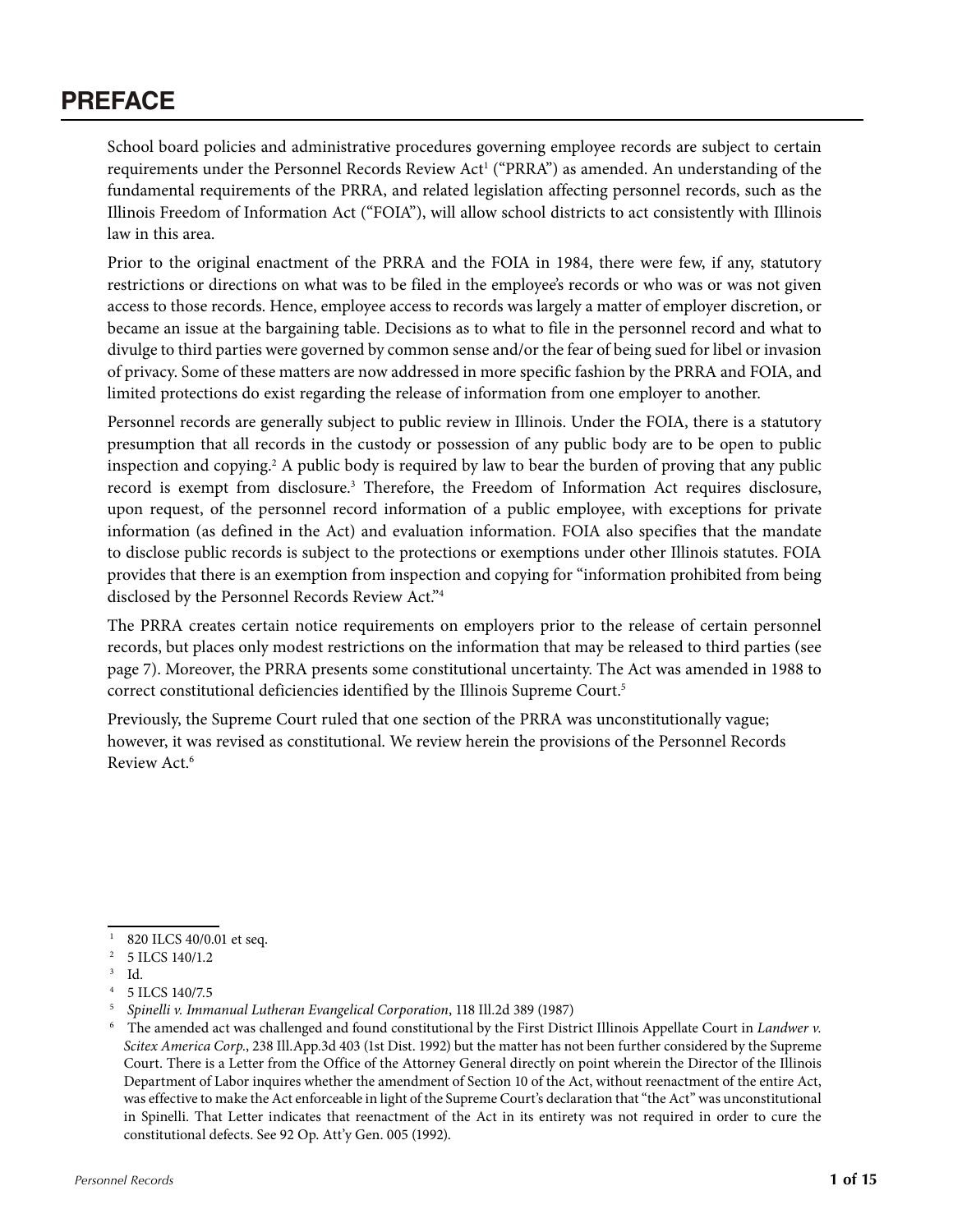# **Overview of the Act**

Stated briefly, the Personnel Records Review Act does the following:

- Describes certain kinds of information that may not be maintained in an employee's personnel records, or timeframes for the maintenance of certain records;
- Provides that information that is not in the employee's record may not be used against the employee in a judicial or administrative hearing (such as for dismissal);
- Requires the employer to allow an employee to inspect and copy the contents of his or her personnel records within seven working days of a written request;
- Establishes a procedure enabling the employee to correct, remove or explain information contained in the record;
- Exempts certain types of documents from employee inspection;
- Prohibits divulging certain types of information from the employee's record to third parties, particularly evaluation information, and provides procedures for divulging certain other types.

# **What to File What not to File**

There is no comprehensive definition or explanation of what must be part of an employee's "personnel" file. The PRRA does not define what must be kept in an employee's personnel file. The PRRA specifically states that the right of an employee to inspect his or her personnel records does not apply to any employer that does not maintain personnel records.<sup>7</sup> The PRRA essentially deals with the proper treatment of such personnel records as are kept and maintained by an employer. The scope of those records is defined by what information an employee must be permitted to access, if it exists: "[e]very employer shall, upon an employee's request ... permit the employee to inspect any personnel documents which are, have been or are intended to be used in determining that employee's qualifications for employment, promotion, transfer, additional compensation, discharge or other disciplinary action (except for certain records exempted under the Act)."8 However, the PRRA goes on to provide that if certain information is not maintained in an employee's file, it "shall not be used by an employer in a judicial or quasi-judicial proceeding."<sup>9</sup> The PRRA also specifies that some information cannot be placed in a "personnel" file, details how the information can be used and that certain information cannot be released to the public.

As indicated above, the requirements of FOIA create certain obligations regarding recorded information, prepared or used by a public body regarding its personnel. Although there is no requirement that personnel records be created under PRRA or FOIA, under FOIA all records relating to personnel that are kept or possessed by a public body are subject to public disclosure, unless exempt by some specific provision of the law. Covered personnel records would be any recorded information or documents "pertaining to the transaction of public business, regardless of physical form or characteristics, having been prepared by or for, or having been or being used by, received by, in the possession of, or under the control of any public body."10

- 820 ILCS 40/10
- 8 820 ILCS 40/2
- 9 820 ILCS 40/4
- 10 5 ILCS 140/2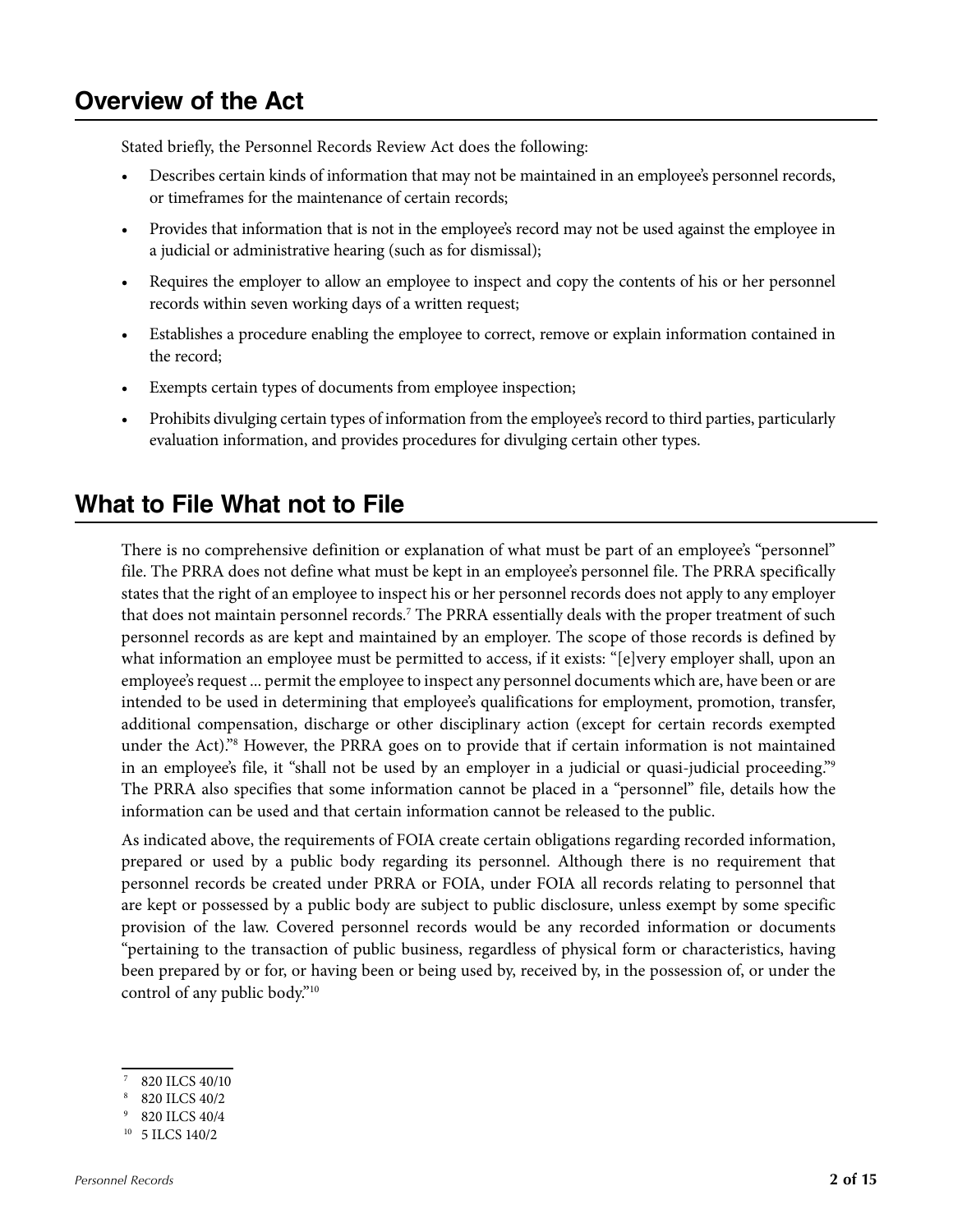Under the PRRA, certain records cannot be maintained about an employee. The employer may not keep records of an employee's activities or associations that are not related to the job.<sup>11</sup> This would include political activities and communications, religious and civic affiliations, and the like. This prohibition does not apply, however, where (a) the employee consents to the inclusion of such information in the personnel record or (b) such activities occur on the job and constitute criminal conduct or harm the employer.<sup>12</sup>

Thus, for example, the employer should not keep a record of an employee's involvement in political campaigns. However, if the employee elects to distribute political literature on the job, a record of that fact might reasonably be put into the file. In fact, it would have to be put in the file before it could be used in a disciplinary proceeding. This prohibition against filing information about an employee's outside activities is the only restriction on file content imposed by the Act.

On the other hand, the employer must file in the record any documents or information that may be used against the employee in a dismissal hearing or other disciplinary action. If the information is not in the file where it is accessible to the employee, the information may be inadmissible as evidence.<sup>13</sup> (Such "unfiled" information may be admitted as evidence, however, where the judge or hearing officer determines that the exclusion was not intentional and the employee agrees to its use or is given a reasonable time to review the information).14 This rule does not serve to limit the employee, i.e. the employee may use as evidence any personnel information which should have been included in the file but was not.15 There are reasons therefore to be thorough in the development and maintenance of employee conduct and performance record-keeping. The completeness of an employee's personnel file can become significant should an employee challenge a dismissal or other disciplinary action.

Section 2 of the PRRA prohibits an employer from using information that was not included in an employee's personnel file in a judicial proceeding. However, information that was not intentionally excluded may be used if the employee is given a reasonable time for review. In 2020, the court reviewed a claim from an employee, Pence, that her employer had incorrectly used notes from outside of her personnel file in discharging her. Pence received coaching and constructive criticism from her supervisor for aggressive and intimidating behavior toward several members on her leadership team. Shortly after she began receiving the coaching sessions, she was discharged. The court determined that Section 2 of the PRRA was not violated because the notes from the coaching sessions were not used in determining that she should be discharged. Her discharge was a result of all of the formal discipline she received and the coaching was not considered formal discipline. Her employer attempted to use the coaching to correct her pattern of disrespectful and aggressive behavior. Thus, her employer did not violate Section 2 of the PRRA. 16 An employer should take significant steps to include any notes or information regarding disciplinary action inside of a personnel file. This information may be salient if the employer decides to discharge or discipline an employee. Following this protocol will provide the employer with more protection in the event that an employee claims that their rights were violated under the Personnel Records Review Act.17

 $11$  820 ILCS 40/9

<sup>12</sup> Id.

<sup>13 820</sup> ILCS 40/4

<sup>14</sup> Id.

<sup>15</sup> Id.

<sup>16</sup> *Pence v. Illinois Human Rights Comm'n*, 157 N.E.3d 1027, 1034, (3rd. Dist. 2020) appeal denied, 154 N.E.3d 795 (Ill. 2020)

<sup>17</sup> *Id*.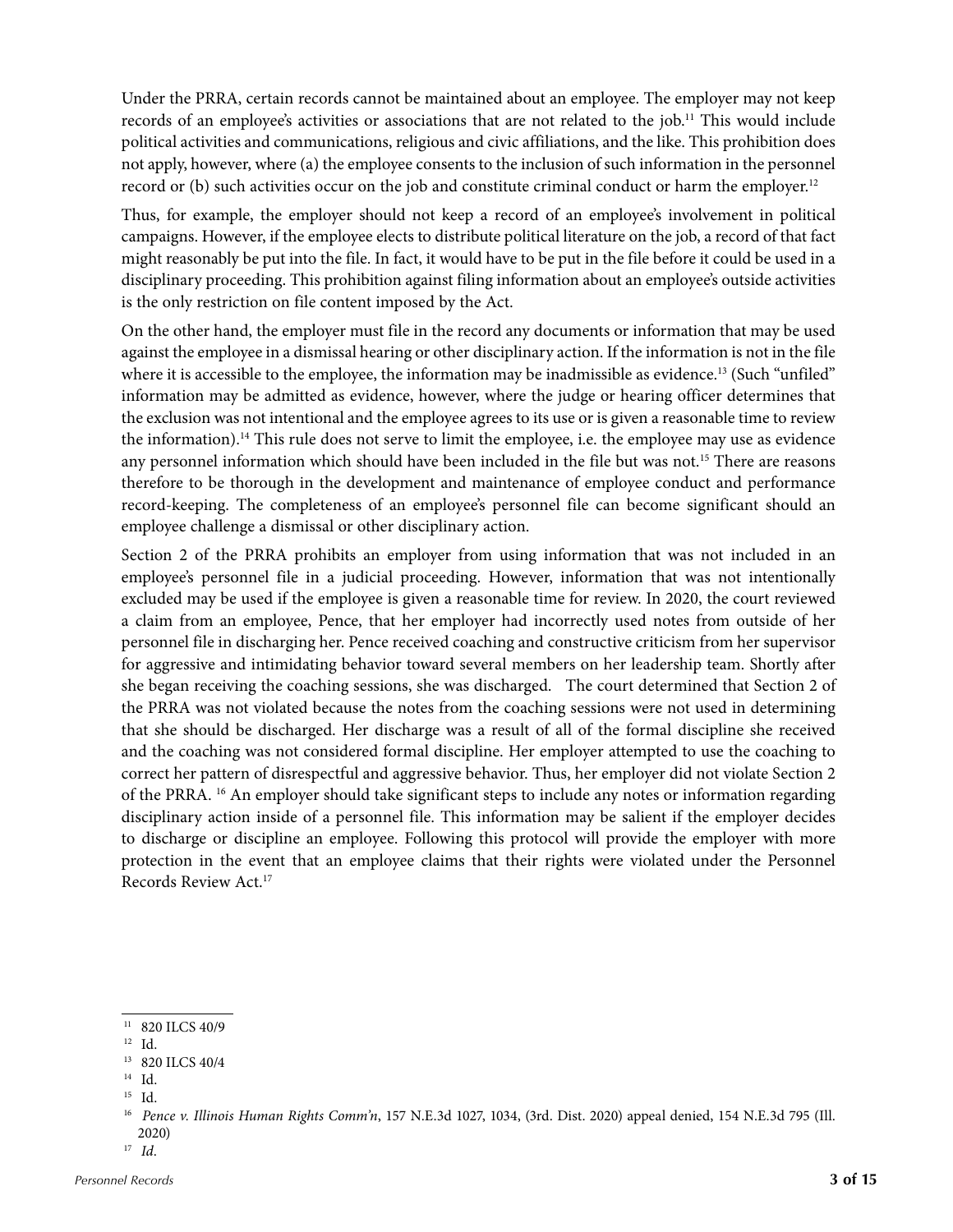# **Who can Access Personnel Record Information? Public Access and Employee Access**

## **Access by the Public**

Keep in mind that filing a document in a personnel file does not shield it from disclosure. With the exceptions noted below, personnel records are generally subject to disclosure.

Prior to the changes to FOIA pursuant to P.A. 96-542, effective January 1, 2010, numerous attempts were made to try to shield a "personnel file" and the contents thereof from disclosure under FOIA. Those arguments were based on the provisions in FOIA creating an exception from disclosure for personnel files as follows:

"Information exempted under this subsection (b) shall include but is not limited to:

(ii) personnel files and personal information maintained with respect to employees, appointees or elected officials of any public body or applicants for those positions[.]"

5 ILCS 140/7(1)(b) (West 2006).18

The amendments to FOIA under P.A. 96-542 have now eliminated the above language and FOIA no longer contains any exception for "personnel files". Even under the former language of FOIA providing an exemption for personnel files however, it is worth noting that in 2009, just prior to the FOIA amendments, the Illinois Supreme Court issued a decision regarding a request for a copy of a school superintendent's contract under FOIA, and found that an employment contract is not the kind of record the General Assembly intended to keep from public view and concluded it did not fall within the exemption for personnel files in section  $7(1)(b)$  of the Act. The Court indicated the exemption in section  $7(1)(b)$  was to be construed narrowly and agreed with the reasoning of the *Reppert* appellate court finding that employment contracts constitute information that reveals the duties of public employees and officials. As a result, the disclosure of this information would not be considered a violation of their privacy. *Stern v. Wheaton Warrenville Community Unit School District 200*, citing *Reppert*, 375 Ill.App.3d at 507.

The Illinois Supreme Court in *Stern* emphasized in its decision that FOIA is intended to "open governmental records to the light of public scrutiny" [*citation omitted*] and that "public records are presumed to be open and accessible."

The current language of FOIA reflects the finding of the Supreme Court in *Stern*. The Act continues to read that personal information which would constitute a clearly unwarranted invasion of personal privacy is exempt from disclosure, while eliminating the exemption for personnel files altogether. Such an unwarranted invasion means disclosure that is highly personal or objectionable to a reasonable person, and where the individual's privacy interest outweighs any legitimate public interest. FOIA goes on to specifically state that "[t]he disclosure of information that bears on the public duties of public employees and officials shall not be considered an invasion of personal privacy."

<sup>&</sup>lt;sup>18</sup> See Copley Press, Inc. v. Board of Education for Peoria School District No. 150, 359 Ill. App. 3d 321 (2005)(Personnel file information is per se exempt under FOIA; court held that a school district superintendent's performance evaluations and a letter stating the reasons for his dismissal were per se exempt from disclosure under the FOIA). However another appellate court would rule shortly thereafter that employment contracts were considered to be public records and thus not exempt from FOIA based on section 8 of the statute. *Reppert v. Southern Illinois University*, 375 Ill. App. 3d 502 (2007)(where the plaintiffs were seeking disclosure of employment contracts of university employees, the Court stated that "[t]o hold that all information contained in a personnel file is exempt from public disclosure simply because it is in a personnel file would permit a subversion of the broad purposes of the FOIA.)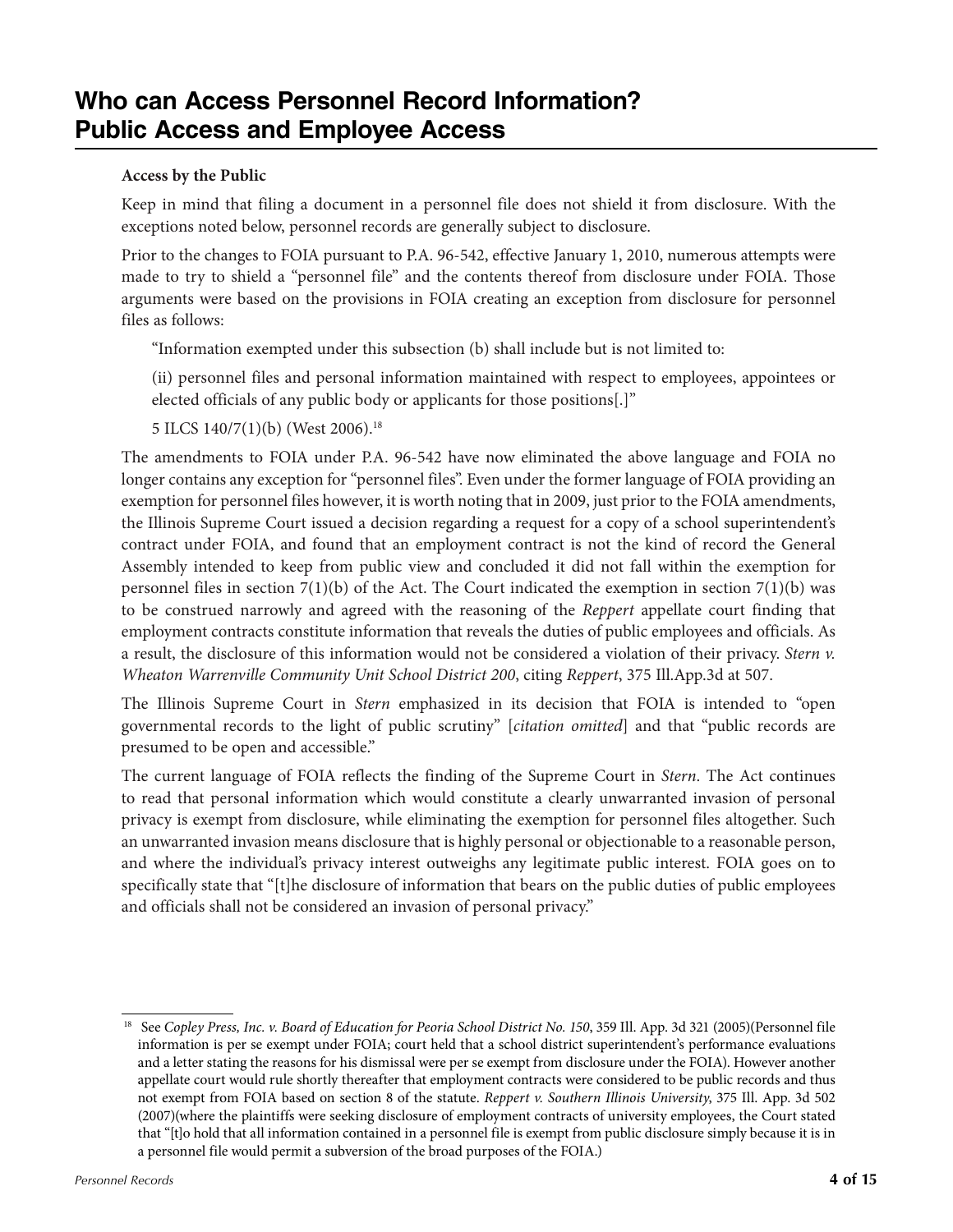The following school personnel record information is treated as follows:

- Records relating to a public body's adjudication of employee grievances or disciplinary cases; however, this exemption shall not extend to the final outcome of cases in which discipline is imposed.19 However, all settlement agreements, even if resolving a personnel or employment matter, are public records subject to inspection and copying by the public, provided that information exempt from disclosure under Section 7 of FOIA may be redacted.<sup>20</sup>
- Disclosure of public school teacher, principal, and superintendent performance evaluations is prohibited.<sup>21</sup>
- Disclosure of performance evaluations under the Freedom of Information Act shall be prohibited.<sup>22</sup>
- Disclosure of private information is prohibited unless disclosure is required by another provision of FOIA, a state or federal law or a court order. "Private information" means unique identifiers, including a person's social security number, driver's license number, employee identification number, biometric identifiers, personal financial information, passwords or other access codes, medical records, home or personal telephone numbers, and personal email addresses. Private information also includes home address and personal license plates, except as otherwise provided by law or when compiled without possibility of attribution to any person.23

#### **Employee access to records**

The primary purpose of the PRRA was to establish the right of employees to review their personnel records. Specifically, an employee is entitled to examine and receive copies of any documents or information that the employer may use "in determining that employee's qualifications for employment, promotion, transfer, additional compensation, discharge, or other disciplinary action . . . <sup>24</sup> As indicated earlier, only information that is accessible to the employee may be used in defending personnel decisions if they are challenged through legal channels.

The PRRA defines "employee" to include any person who is:

- currently employed, or
- on layoff and subject to recall, or
- on leave of absence with a right to return to work, or
- a former employee terminated within the past year.<sup>25</sup>

Unless more frequent inspections are authorized in a collective bargaining agreement, the employer must grant at least two inspection requests by an employee in a calendar year when requests are made at reasonable intervals.26 When an employee asks to inspect his or her personnel file, the employer has seven (7) working days in which to comply.27 An additional seven days for compliance can be obtained if the employer can show that the deadline cannot be met with reasonable effort.<sup>28</sup>

- 21 105 ILCS 5/24A—7.1
- <sup>22</sup> 820 ILCS 40/11
- 23 5 ILCS 140/2

- <sup>25</sup> 820 ILCS 40/1
- 26 820 ILCS 40/2

<sup>19 5</sup> ILCS 140/7

<sup>&</sup>lt;sup>20</sup> 5 ILCS 140/2.2

<sup>24 820</sup> ILCS 40/2

<sup>&</sup>lt;sup>27</sup> Id; but note the inconsistent provisions of FOIA; if employee were to make request for information subject to release under FOIA, public body has 5 business days to comply with request for public records under FOIA. 5 ILCS 140/3

<sup>28 820</sup> ILCS 40/2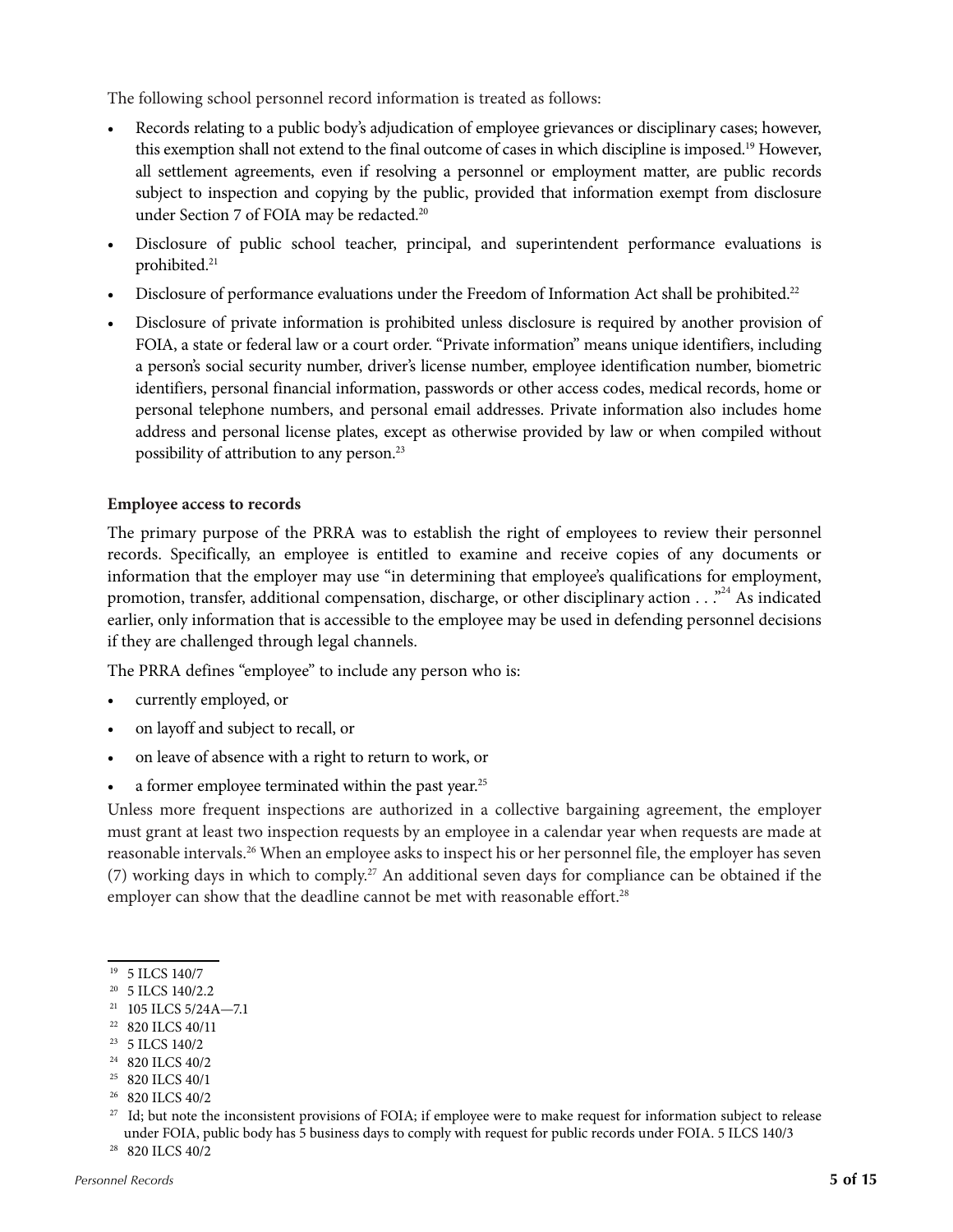The employer may require that requests for inspection be in writing on a form provided by the employer.<sup>29</sup> (*See* Appendix A.)

The personnel records must be made available during normal business hours at a place near the employee's place of employment.<sup>30</sup> The employer may allow the employee to review his records at another time and place if it would be more convenient to the employee. The PRRA, however, does not require a school to jeopardize the integrity of its records by allowing the removal of records from the premises. If the employee is unable to inspect records in person, the employer must mail a copy of the requested record upon written request.<sup>31</sup>

After a review is permitted, an employee may request a copy of personnel documents, and the employer may charge the actual cost incurred in duplicating the information.<sup>32</sup>

The Act requires that inspection and copying rights be extended to the employee. The employer is not required to grant these rights to anyone else. However, the employee may designate in writing a representative to inspect the employee's personnel file when a grievance is pending.<sup>33</sup>

As noted earlier, the PRRA does not prevent the employer from sharing the contents of the personnel file (with certain exceptions to be noted later) with third parties, except for private information (as defined in FOIA) and evaluation information. Many school officials, however, restrict access to personnel files to persons with appropriate purposes in order to avoid potential litigation and to protect the privacy of their employees.

# **Documents Exempt from Employee Inspection**

Certain types of documents are exempt from inspection. Among the types of documents which employees do not have the right to inspect are the following.<sup>34</sup>

- 1. Letters of reference, such as those received from the employee's former teachers and employers;
- 2. Test documents, except for the cumulative test scores. Presumably this applies to tests used as a basis for hiring and promotion and exempts the graded questions and answers;
- 3. Materials used by an employer for staff planning, including matters relating to the development of the employer's business, expansion or closing, or relating to the operational goals of the employer. The materials must relate to or affect more than one employee. This exception does not apply when the materials have been or are intended to be used by the employer to determine whether an individual employee is qualified for employment, promotion, transfer, or additional compensation, or in determining whether to discharge or discipline an employee;
- 4. Information of a personal nature about a person other than the employee if disclosure of the information would constitute a clearly unwarranted invasion of the other person's privacy.
- 5. Records relevant to a pending claim between the employer and employee which are subject to discovery in a lawsuit;
- 6. Security records incident to an investigation of criminal conduct or other harmful activities by an employee. These security records are exempt until the employer files legal charges or takes disciplinary action against the employee based on such records.

31 Id.

<sup>29</sup> Id.

<sup>30 820</sup> ILCS 40/2

<sup>32 820</sup> ILCS 40/3

<sup>33 820</sup> ILCS 40/5

<sup>34 820</sup> ILCS 40/10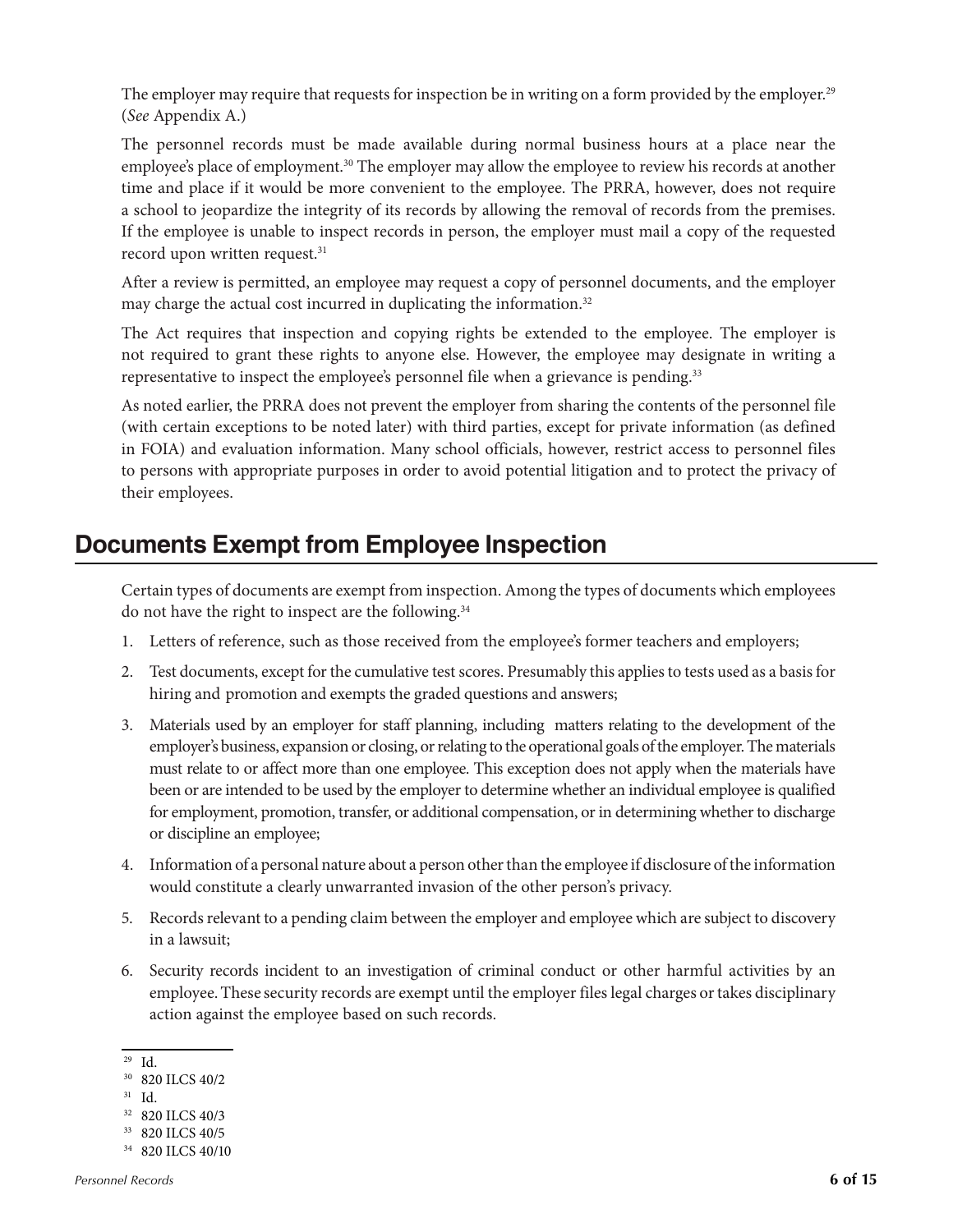# **Personnel Records Corrections**

Under the PRRA, an employee may seek to correct or remove personnel information with which the employee disagrees.<sup>35</sup> If mutual agreement between the employer and the employee cannot be reached, the employee may submit a written statement explaining his or her position.<sup>36</sup> This position statement must be attached to the disputed record and shall be included wheneverthe disputed record is released to a third party.<sup>37</sup>

The employer or the employee may take legal action to have false information expunged from the personnel record.38

# **Divulging Information to Third Parties**

Under the PRRA, an employer may not divulge to third parties any information, disciplinary reports, letters of reprimand, or evidence of other disciplinary action that are more than four years old unless the school district is ordered to do so by a judge in a legal action or arbitration.39 However, this section does not apply to a school district or an authorized employee or agent of a school who is sharing information related to an incident or an attempted incident of sexual abuse.<sup>40</sup> Further, such disciplinary reports that are less than four years old may be divulged only when written notice is sent by first-class mail to the employee on or before the day when the information is disclosed, or through electronic mail if available.<sup>41</sup> (*See* Appendix D.) There are a few exceptions to this written notice requirement. Records of disciplinary actions that are less than four years old may be divulged to third parties without written notice if:<sup>42</sup>

- the employee has signed an employment application with another employer waiving written notice; or
- the disclosure is ordered to a party in a legal action or arbitration; or
- disclosure is requested by a government agency involved in a claim or a complaint by an employee or a criminal investigation.

School districts would be wise to incorporate waivers of notice in their employment applications, making it as easy as possible for previous employers to share relevant information about job applicants. (*See* Appendix E.)

These are the only statutory restrictionsimposed on the divulging of employee personnel records. In large part, decisions to divulge such information can be based on local schoolboard policy and practice. Such policy would be best to narrowly tailor third party access to personnel files to be consistent with the FOIA and PRRA. Even school officials, including individual members of the school board, should have limited access to employee files as their official duties may require. Such restrictions are often based on a common sense respect for individual privacy and civil law.

Special circumstances can also arise, wherein a prospective employer makes an inquiry about a former employee of aschool district. There are dual concerns which school officials may have regarding liability. Officials may be concerned about sharing too much information or opinion about the former employee with a prospective employer, which may adversely impact the person's employment prospects, or notsharing enough information about an employee, particularly one who poses a risk of some kind to staff or students. An employer should first remember that, absent employee consent, disclosure of performance evaluation

- 36 Id.
- 37 Id.

- 40 820 ILCS 40/8
- 41 Id.
- 42 Id.; 820 ILCS 40/8

<sup>35 820</sup> ILCS 40/6

<sup>38 820</sup> ILCS 40/9

<sup>39 820</sup> ILCS 40/7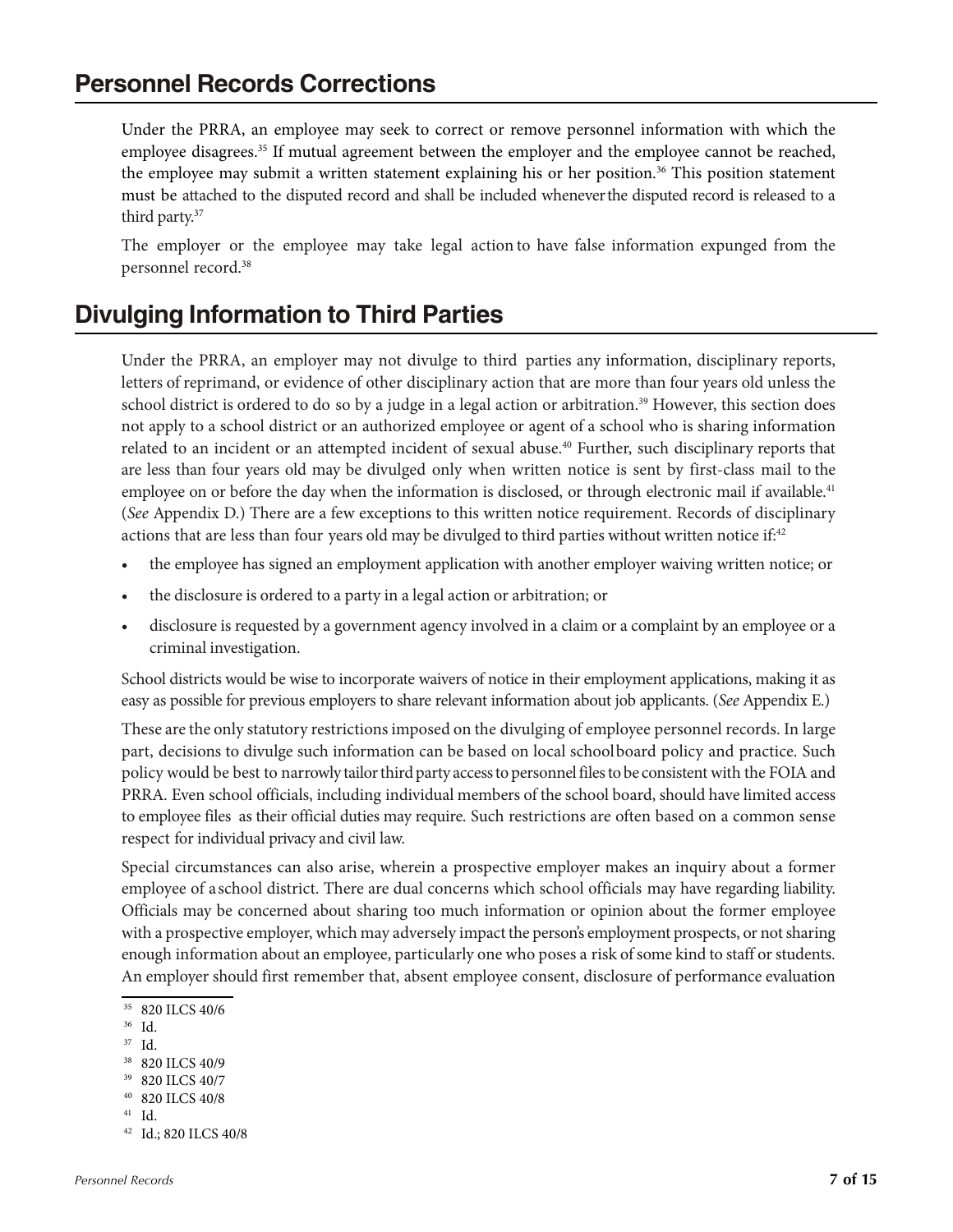information is prohibited. Relative to information falling outside of performance evaluation, for example, discipline information, Illinois law does recognize the significance and value of employers being able to share accurate information about former employees, in response to a request by a prospective employer. In that regard, an employer or an authorized employee or agent acting on behalf of their employer is immune from liability if such employer, employee or agent:

"...upon inquiry by a prospective employer, provides truthful written or verbal information, or information that it believes in good faith is truthful, about a current or former employee's job performance is presumed to be acting in good faith and is immune from civil liability for the disclosure and the consequences of the disclosure.

The presumption of good faith established in this Section may be rebutted by preponderance of evidence that the information disclosed was knowingly false or in violation of a civil right of the employee or former employee."<sup>43</sup>

While there are protections provided employers relative to disclosure of information related to a former employee, with the exception of performance evaluation information, school districts should be mindful of the need to provide notice to an employee under PRRA when a disciplinary report is released, or discussed with, a third party.

In 2016, the Attorney General issued an opinion on divulging personal information that contains employee compensation. A gentlemen name Mr. Carroll submitted a request seeking information that contained employee bonuses as a result of re-allocated funds to the Housing Authority in the city of Freeport. The Housing Authority denied the request for the information, and it asserted that the PRRA prevents disclosure of the information.

The Attorney General's opinion specifically analyzed the disclosure of employee compensation information. It provides clarity on whether information containing employee compensation may be released under the PRRA. The opinion provides that the PRRA is not a basis to deny a request for compensation information. Furthermore, the opinion concluded that only performance evaluations are exempt from disclosure under the PRRA.<sup>44</sup>

# **Disclosure of Disciplinary Information from Personnel Record Considerations**

As discussed above, under the PRRA, disciplinary reports, letters of reprimand, or other disciplinary actions that are less than four years old may be divulged only when written notice is sent by first-class mail to the employee on or before the day when the information is disclosed, or through electronic mail if available.<sup>45</sup> This notice provision applies both to the release of an actual physical document which constitutes a disciplinary report, as well as to information contained within that report. Absent prior, proper notice therefore, under the PRRA a school district should be cautious when commenting on ongoing employee investigations which may disclose "disciplinary reports" or information.

In 2001, the Northern District of Illinois construed Section 7(1) and Section 8 of the Act after Christopher Bogosian was fired from his position as a first grade teacher at Wiesbrook Elementary School in Wheaton, Illinois, following an investigation of charges by other teachers that he had been touching and kissing female students in an inappropriate manner. After the investigation, the Board of Education of Community Unit School District 200 issued a press release describing the charges against him and saying that "the Board agreed that Mr. Bogosian's actions were inappropriate, unprofessional, and inconsistent

<sup>43 745</sup> ILCS 46/10

<sup>44</sup> Public Access 16-012, 2016 WL 11467488, at \*1 (Dec. 21, 2016)

<sup>45 820</sup> ILCS 40/7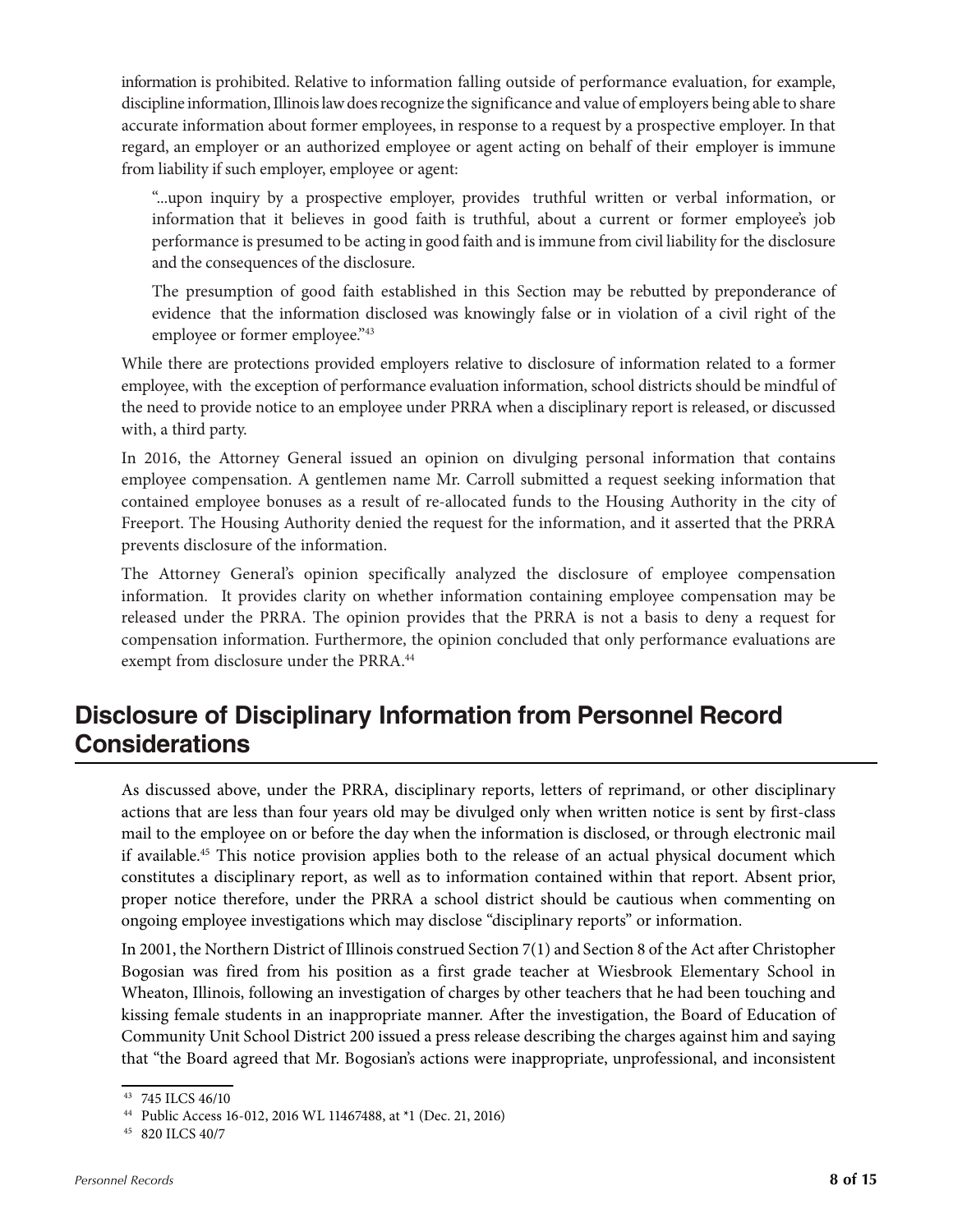with the district's philosophy of instruction in the primary grades." Thereafter, Mr. Bogosian brought a suit alleging due process violations, defamation, civil conspiracy, tortious interference with a contractual relationship, and violations of the Illinois Personnel Records Review Act.<sup>46</sup>

The Court determined that the Act provides a private right of action for employees who are denied access to personnel records or whose records are divulged without written notice. It also determined that Section 7 of the Act does not apply if "the employee has specifically waived written notice as part of a written, signed employment application with another employer." *Bogosian*, 134 F.Supp.2d at 961; 820 ILCS §  $40/7(3)(a)$ . The school district attempted to assert that it did not have to provide Bogosian with written notice prior to making its remarks because Section 7(1) did not apply to verbal statements. However, the Court noted that Section 8 of the Act requires employers to "review a personnel record before releasing information to a third party."

Disclosure of disciplinary requests also applies to requests made under FOIA. Under section 1.2 of FOIA, all records in public custody are presumed to be open to copying and inspection unless they are exempt.<sup>47</sup> Moreover, an employer should give said notice unless there is a categorical exemption. In section 7.5 of FOIA, there is an exemption for information prohibited from being disclosed by the Personnel Records Review Act. In *Johnson*, the court examined whether the PRRA applied to FOIA requests. Maceo Johnson filed a lawsuit requesting injunctive relief after he was denied a FOIA requests for disciplinary records by the Joliet police department. Johnson argued that the PRRA had been construed to not apply to requests made under FOIA. However, the court determined that the records Maceo requested were the exact type of records exempt from disclosure in Section 8 of the PRRA. The records contained an officer's disciplinary history. The court reasoned that any records containing the disciplinary records of an employee fell under the ambit of the PRRA. Moreover, the court noted that FOIA holds that the prohibitions found in the PRRA are applicable to FOIA requests. An employer who is responding to a FOIA request should ensure that information is not prohibited from disclosure under the PRRA.

# **Enforcement**

There are a number of remedies available in the event that violations occur under the Act. It appears that prior to initiating any litigation based on the PRRA, an employee is required to pursue an administrative remedy through the Illinois Department of Labor. In a case decided by the Northern Districtof Illinois in 2001,<sup>48</sup> the Court determined that the filing of a complaint with the Illinois Department of Labor was a prerequisite to bringing a suit for an alleged violation of the Illinois Personnel Record Review Act. In construing the plain and ordinary meaning of the Act, the Court concluded that "the Illinois legislature intended that the Director of the Department of Labor be the primary enforcer of the statute, and that an employee's private right of action arises only when the Director is unable to resolve the dispute between the parties and also elects to forego legal recourse."

An employee may ultimately pursue an action in the appropriate circuit court in order to compel compliance with the Act's requirements. Failure to comply with an order of the court may be punished as contempt. In addition, the court may award an employee the employee's actual damages plus costs which may result from a violation of the Act. For a willful violation, an employee would be awarded \$200 plus costs, reasonable attorney's fees, and actual damages. In light of the *Anderson* decision above, which requires employee's to exhaust their administrative remedies and file a complaint with the director of the Illinois Department of Labor first, school district's should include this requirement in any school board policy or in any collective bargaining agreement that addresses this issue directly.

<sup>46</sup> *Bogosian v. Bd. of Educ. of Community Unit Sch. Dist. 200*, 134 F.Supp.2d 952 (N.D.Ill. 2001)

<sup>47</sup> *Johnson v. Joliet Police Dep't*, (3rd. Dist. 2018), ¶ 7, 107 N.E.3d 964, 965

<sup>48</sup> *Anderson v. Bd. of Educ. of City of Chicago,* 169 F.Supp.2d 864 (N.D.Ill. 2001)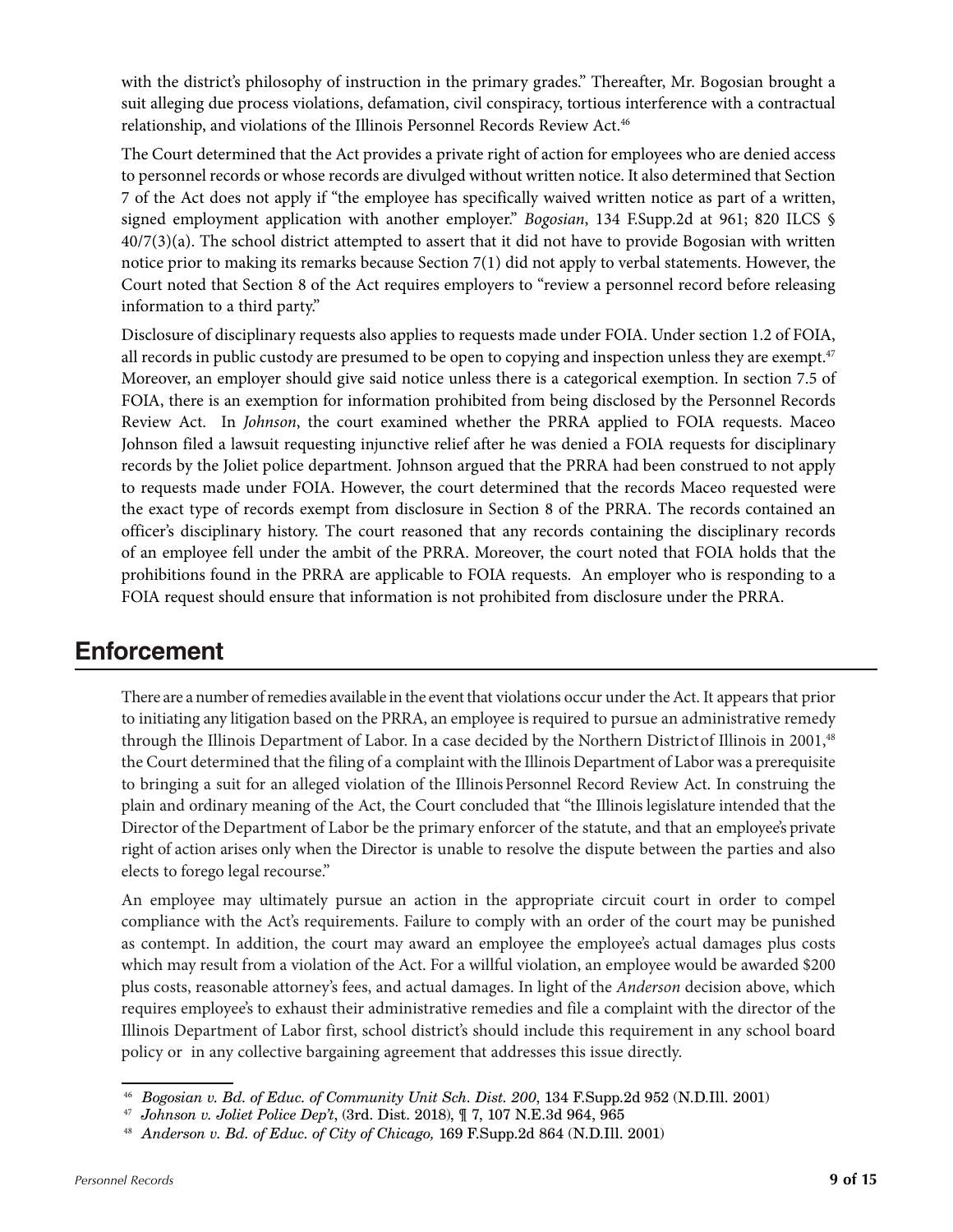An employee who can factually demonstrate that their opportunity for employment was harmed by inaccurate information in their personnel file may be entitled to an injunction. An employee who asserts that there is no adequate remedy at law may request an injunction. The PRRA permits an employee to force the expungement of false information that was placed in a personnel record through legal action. In June 2010, Fascia Edwards requested an injunction against her employer under the PRRA. Edwards alleged that there was no adequate remedy at law and monetary relief would be inadequate.<sup>49</sup> Edwards alleged that the employer had knowingly placed false information in her employment record that harmed her opportunity for employment, and the employer refused to remove the information. As a result, she requested an injunction. However, the injunction was denied because she failed to demonstrate exactly how her opportunity for employment was harmed.

# **Steps Toward Compliance**

### **Policy and Procedure**

To ensure basic compliance with the personnel records law, school officials should first review their current policies and collective bargaining agreements. Keep in mind that employee's rights with respect to reviewing their personnel records may be expanded, but not curtailed, by the terms of a collective bargaining agreement.

- Unless otherwise provided in a collective bargaining agreement, we would recommend district policy include the following:
- Restrict access to, and disclosure of, personnel records except as provided by school board policy and the Act.
- Provide that records will not be removed from the premises where they are maintained and that inspection will be conducted under the supervision of a responsible staff member.
- Direct the superintendent to develop procedures for collecting and maintaining employee records and for responding to employee and third-party requests to inspect and/or copy personnel records.
- Provide for a fee schedule based on actual costs for duplicating records.

## **Administration and Implementation**

In regard to the administration and implementation of the requirements of the PRRA, we would recommend school district administration:

- Understand at the outset, or periodically review employee records to address the need to remove inappropriate information related to an employee's outside activities and to be sure the record includes information that might be needed to defend personnel actions against legal challenge by the employee.
- Assign the responsibility for responding to requests for records inspection to one or more staff members, perhaps the Freedom of Information Act officers, and provide them with forms for employees to use in submitting requests in writing as well as basic training in the requirements of the PRRA.
- Provide for a written record of how each employee request for records inspection is handled and develop a file for retaining such requests in an organized fashion. The record should show, for example, whether the request was handled within seven working days as required by law or whether an additional seven days was invoked. It also should show whether any specific records were denied as being exempt from employee inspection.

<sup>49</sup> *Edwards v. Illinois Dept. of Fin. & Prof'l Regulation*, 2011 IL App (1st) 103214-U; 2011 WL 10071981 (1st. Dist. 2011).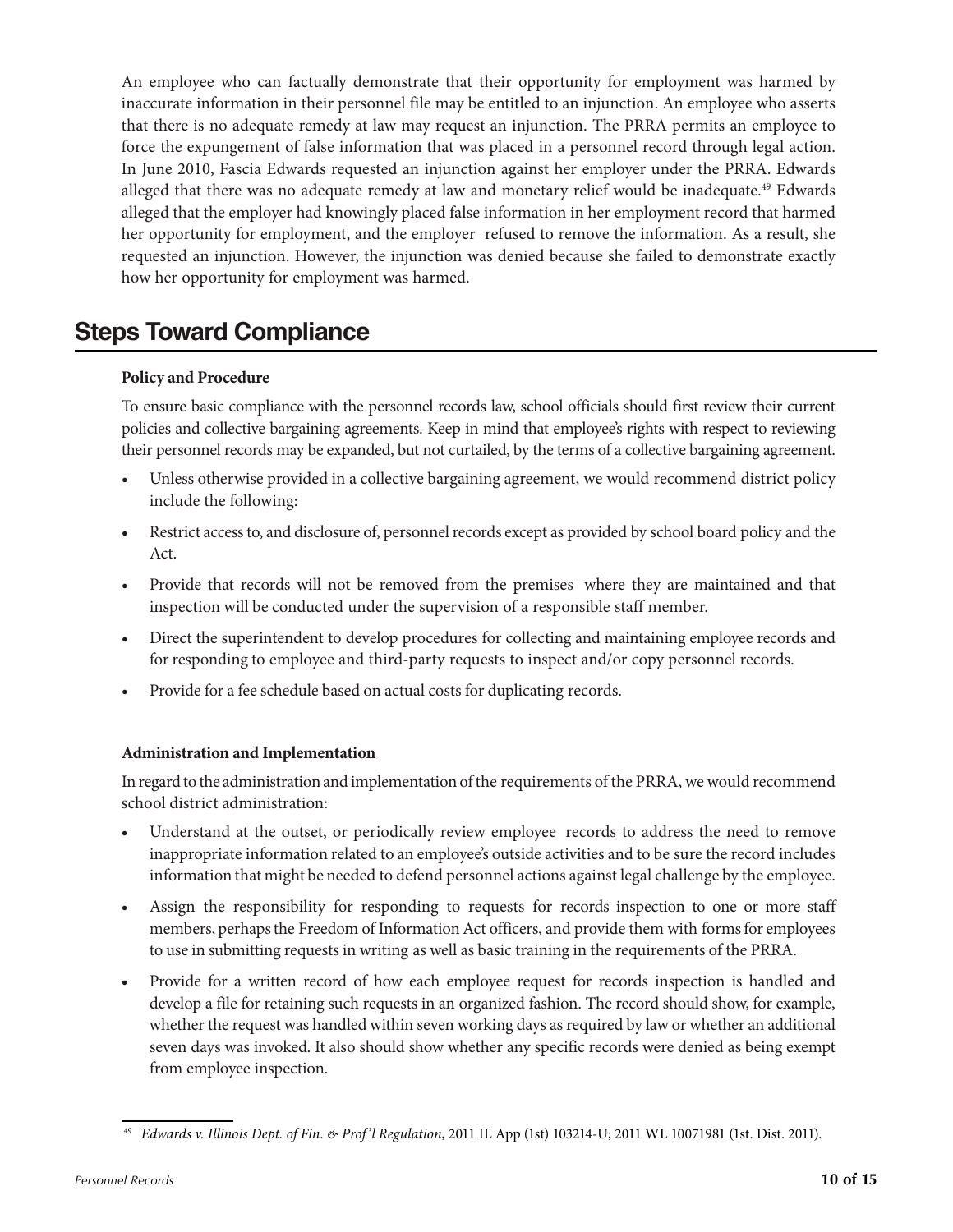Some sample forms/notice(s) that may be adapted to local needs are shown in Appendices A through E.

## **Appendix A**

### **Sample — Personnel Records Inspection Request Form**

|                                                                                                     | Address and the contract of the contract of the contract of the contract of the contract of the contract of the contract of the contract of the contract of the contract of the contract of the contract of the contract of th                                                               |  |  |  |  |
|-----------------------------------------------------------------------------------------------------|----------------------------------------------------------------------------------------------------------------------------------------------------------------------------------------------------------------------------------------------------------------------------------------------|--|--|--|--|
|                                                                                                     |                                                                                                                                                                                                                                                                                              |  |  |  |  |
|                                                                                                     | As provided by the Personnel Records Review Act (820 ILCS 40/0.01 et seq.), I hereby request:                                                                                                                                                                                                |  |  |  |  |
| An opportunity to review and/or copy the documents from my Personnel Records listed below; or,<br>⊔ |                                                                                                                                                                                                                                                                                              |  |  |  |  |
| ❏                                                                                                   | Because I am unable to review my Personnel Records at my employing unit, I request that you send<br>me a copy of the documents from my Personnel Records listed below. I understand that I will be<br>charged for the actual cost of duplicating these documents; or                         |  |  |  |  |
| □                                                                                                   | Because a grievance is pending, I ask that my representative, be granted an opportunity to review the<br>documents listed below in my behalf.                                                                                                                                                |  |  |  |  |
|                                                                                                     | The documents I wish to inspect and/or copy are as follows:                                                                                                                                                                                                                                  |  |  |  |  |
| □                                                                                                   | Any personnel documents which are, have been or are intended to be used in determining my<br>qualifications for employment, promotion, transfer, additional compensation, discharge or other<br>disciplinary action except as provided in Section 10 of the Personnel Records Review Act; or |  |  |  |  |
| ⊔                                                                                                   | Only these selected documents (clearly identify specific items you wish to inspect):                                                                                                                                                                                                         |  |  |  |  |
|                                                                                                     | <b>FOR OFFICE USE ONLY</b>                                                                                                                                                                                                                                                                   |  |  |  |  |
|                                                                                                     |                                                                                                                                                                                                                                                                                              |  |  |  |  |
|                                                                                                     |                                                                                                                                                                                                                                                                                              |  |  |  |  |
|                                                                                                     |                                                                                                                                                                                                                                                                                              |  |  |  |  |
| Title                                                                                               |                                                                                                                                                                                                                                                                                              |  |  |  |  |
|                                                                                                     |                                                                                                                                                                                                                                                                                              |  |  |  |  |
|                                                                                                     | Time extended to (date) example and the Employee notified of extension (date) extended to (date)<br>(attach copy)                                                                                                                                                                            |  |  |  |  |
|                                                                                                     |                                                                                                                                                                                                                                                                                              |  |  |  |  |
|                                                                                                     |                                                                                                                                                                                                                                                                                              |  |  |  |  |
| (attach copy)                                                                                       |                                                                                                                                                                                                                                                                                              |  |  |  |  |
|                                                                                                     |                                                                                                                                                                                                                                                                                              |  |  |  |  |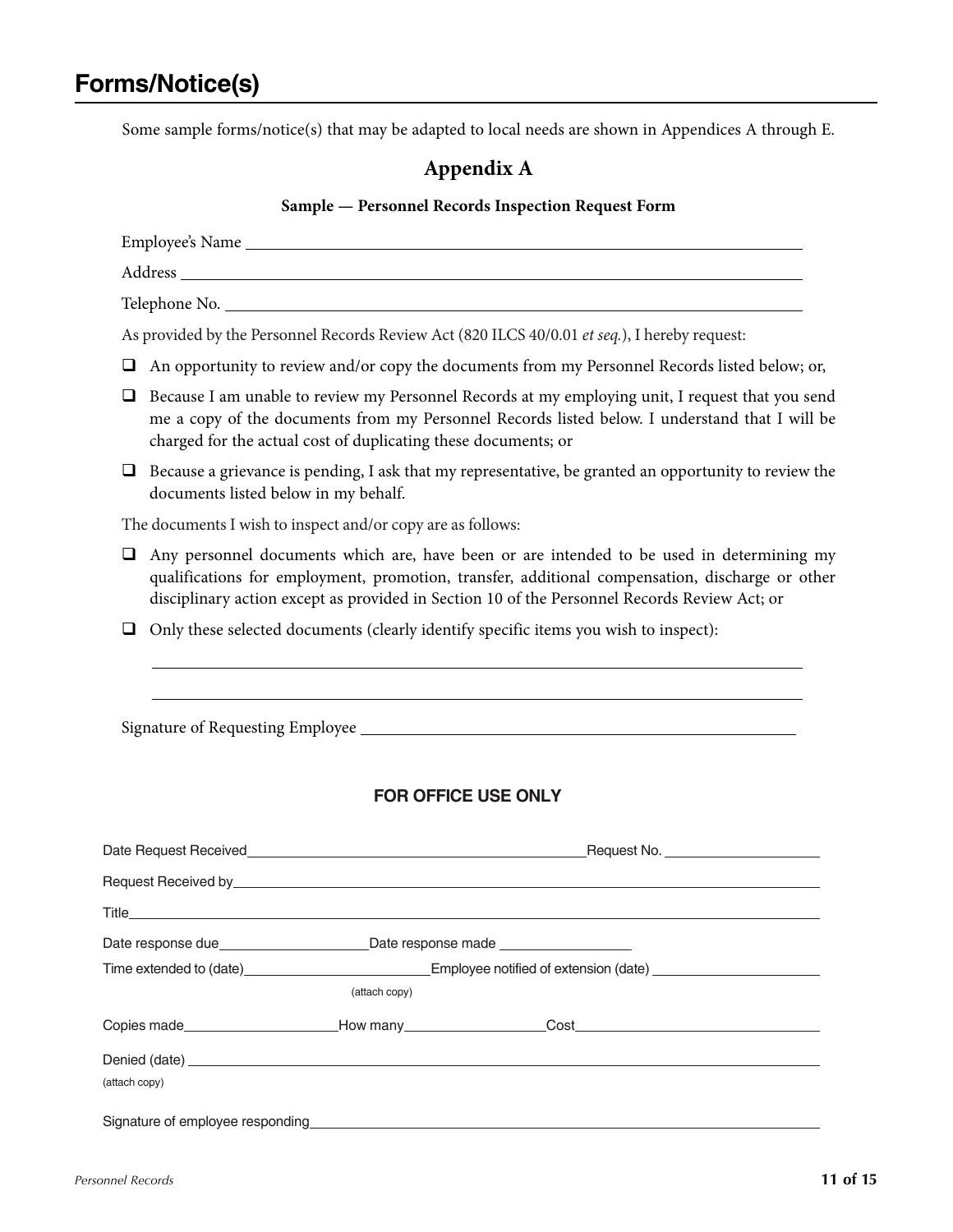# **Appendix B**

## **Sample — Memorandum Regarding Employee Request For Personnel Records**

**(This form is for districts that do not require a common form for all requests such as the sample in Appendix A.)**

|        | named above:                                                                                                                                                                                                                   |  |  |  |
|--------|--------------------------------------------------------------------------------------------------------------------------------------------------------------------------------------------------------------------------------|--|--|--|
|        | $\Box$ presented a request to inspect/copy his/her Personnel Records (attach copy of request); or                                                                                                                              |  |  |  |
| $\Box$ | designated in writing a representative to inspect/copy his/her Personnel Records where a grievance<br>was pending (attach copy).                                                                                               |  |  |  |
|        | Said request was accommodated as follows (Check all items that apply):                                                                                                                                                         |  |  |  |
| $\Box$ | Requested Personnel Records were presented to<br><u>rooms</u> for inspection at the                                                                                                                                            |  |  |  |
| $\Box$ |                                                                                                                                                                                                                                |  |  |  |
| $\Box$ | Copies of requested documents were provided and the employee named above was billed for the actual<br>cost of duplication in the amount of \$                                                                                  |  |  |  |
| $\Box$ | Some or all of the requested records were denied for inspection as being exempt under Section 10 of<br>the Personnel Records Review Act (820 ILCS 40/0.01 et seq.). (Attach copy of denial.)                                   |  |  |  |
|        |                                                                                                                                                                                                                                |  |  |  |
|        |                                                                                                                                                                                                                                |  |  |  |
|        | Title: The contract of the contract of the contract of the contract of the contract of the contract of the contract of the contract of the contract of the contract of the contract of the contract of the contract of the con |  |  |  |
|        | Witness:                                                                                                                                                                                                                       |  |  |  |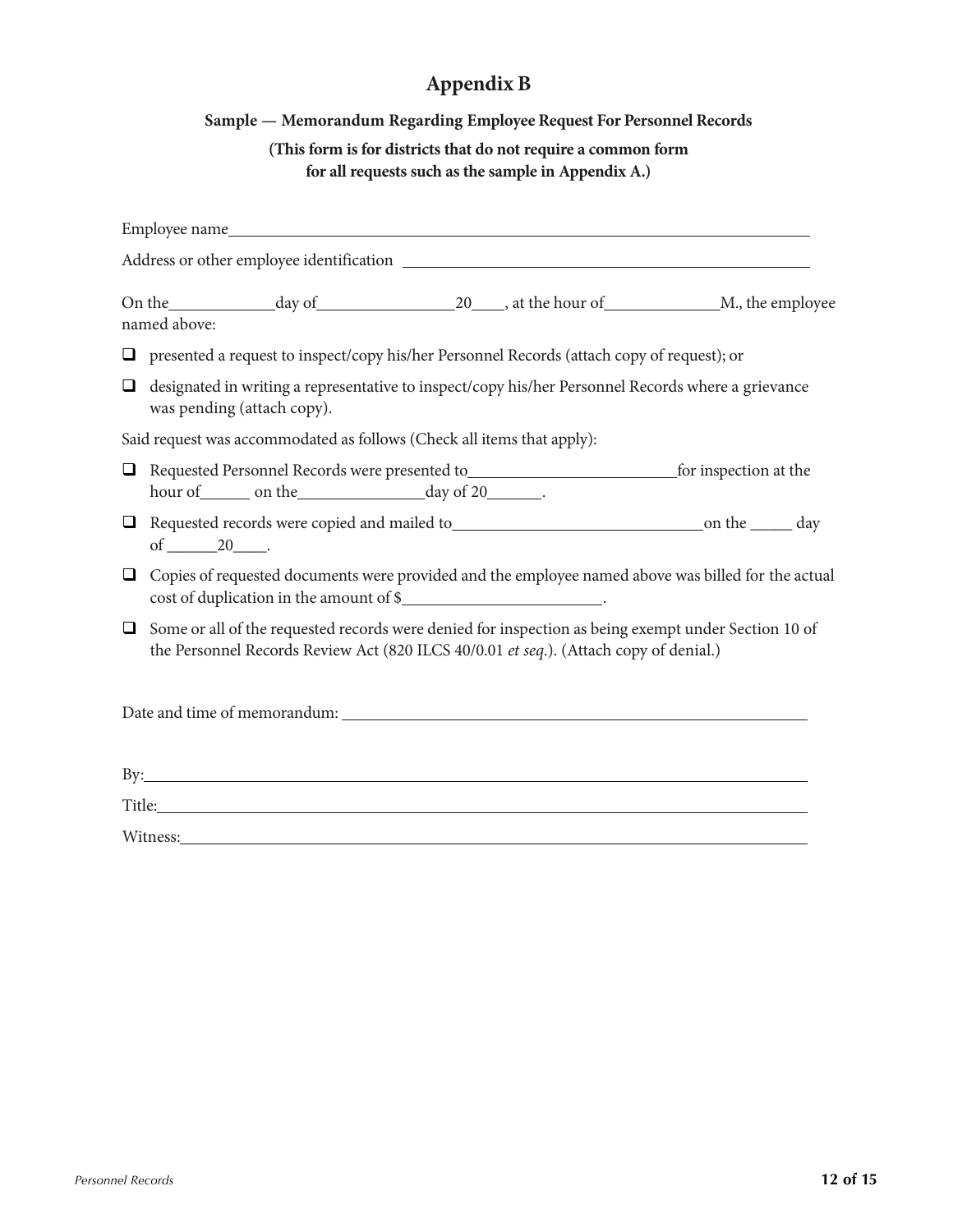# **Appendix C**

## **Sample** — **Form** for Denial of **Exempt Employee Records**

Dear (name of employee):

You are hereby notified that your request to review the following items from your Personnel Records:

(here list requested documents that are exempt and not presented for inspection)

is hereby denied under the exemptions checked below as provided in Section 10 of the PersonnelRecords Review Act (820 ILCS 40/0.01 *et seq.*):

- □ Letters of reference.
- **Q** Portions of a test document.
- $\Box$  Materials used for staff planning.
- Information that would constitute a clearly unwarranted invasion of another person's privacy.
- $\Box$  Such personnel records are not maintained.
- $\Box$  Records relevant to another pending claim which may be discovered in a judicial proceeding.
- $\Box$  Investigatory or security records maintained prior to the taking of adverse personnel action.

| School District No. | Date:  |
|---------------------|--------|
| By:                 | Title: |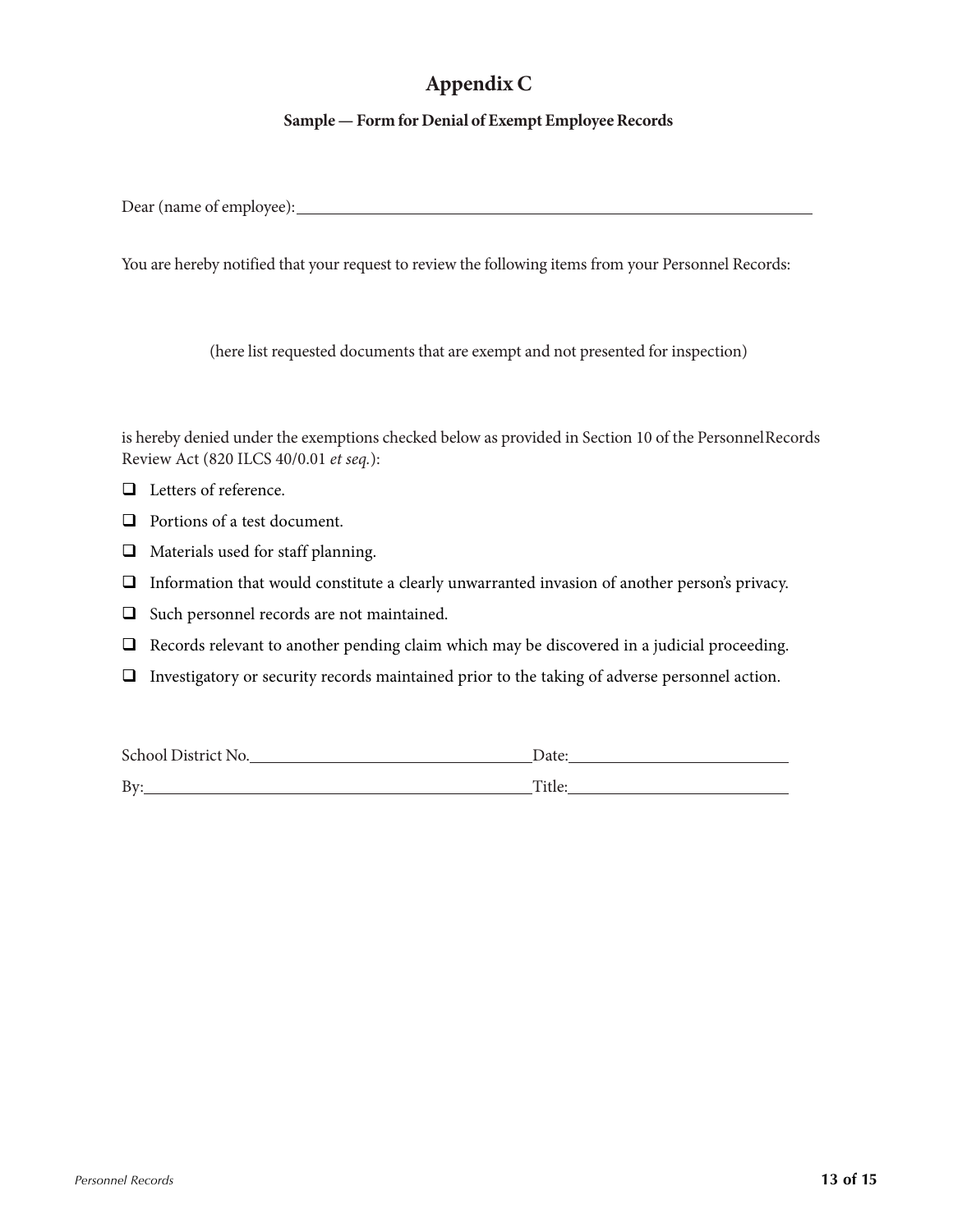# **Appendix D**

## **Sample – Letter of Notification/Written Notice Sent by First-Class Mail or E-mail When Information is Required to be Disclosed**

## [DATE]

### [NAME OF EMPLOYEE/FORMER EMPLOYEE]

## [ADDRESS/LAST KNOWN ADDRESS]

#### **Re: Disclosure of Information Pursuant to Personnel Records Review Act**

Dear :

| I am writing in regards to the requirement contained in the Personnel Records Review Act, 820 ILCS          |               |
|-------------------------------------------------------------------------------------------------------------|---------------|
| 40/1 et seq., to inform you that disciplinary reports that are less than four years old have been requested |               |
| by                                                                                                          | and are being |
| sent to                                                                                                     | in accordance |
| with that request.                                                                                          |               |

Accordingly, this letter is written notice of the disclosure of any disciplinary reports, letters of reprimand, or evidence of other disciplinary action that are less than four years old that may be in your personnel file that has been requested by .

If you have any questions or concerns, you may contact me at

Very truly yours,